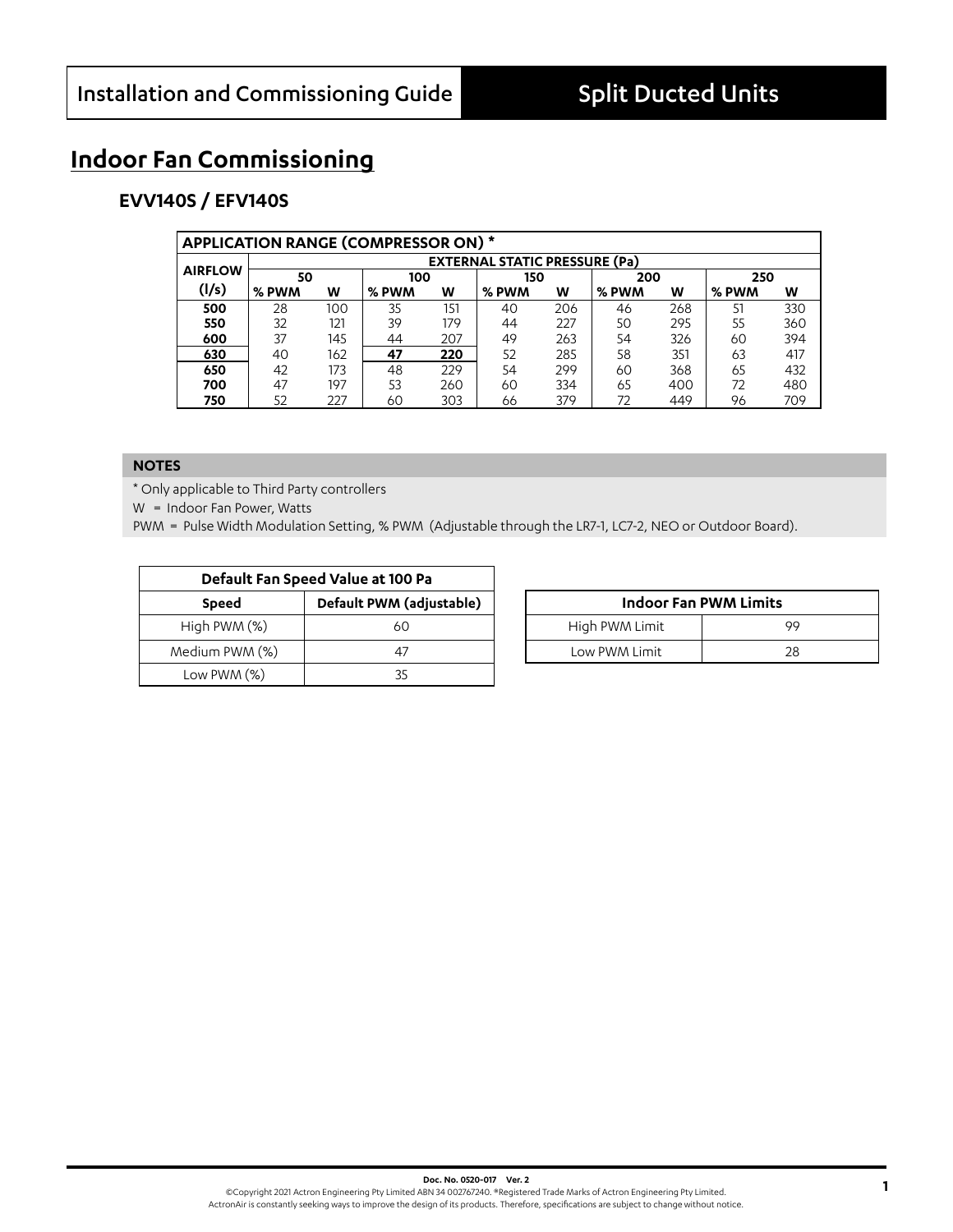### **EVV140S / EFV140S : Three Speed Application Fan Curve**



**2 Doc. No. 0520-017 Ver. 2** ©Copyright 2021 Actron Engineering Pty Limited ABN 34 002767240. ®Registered Trade Marks of Actron Engineering Pty Limited. ActronAir is constantly seeking ways to improve the design of its products. Therefore, specifications are subject to change without notice.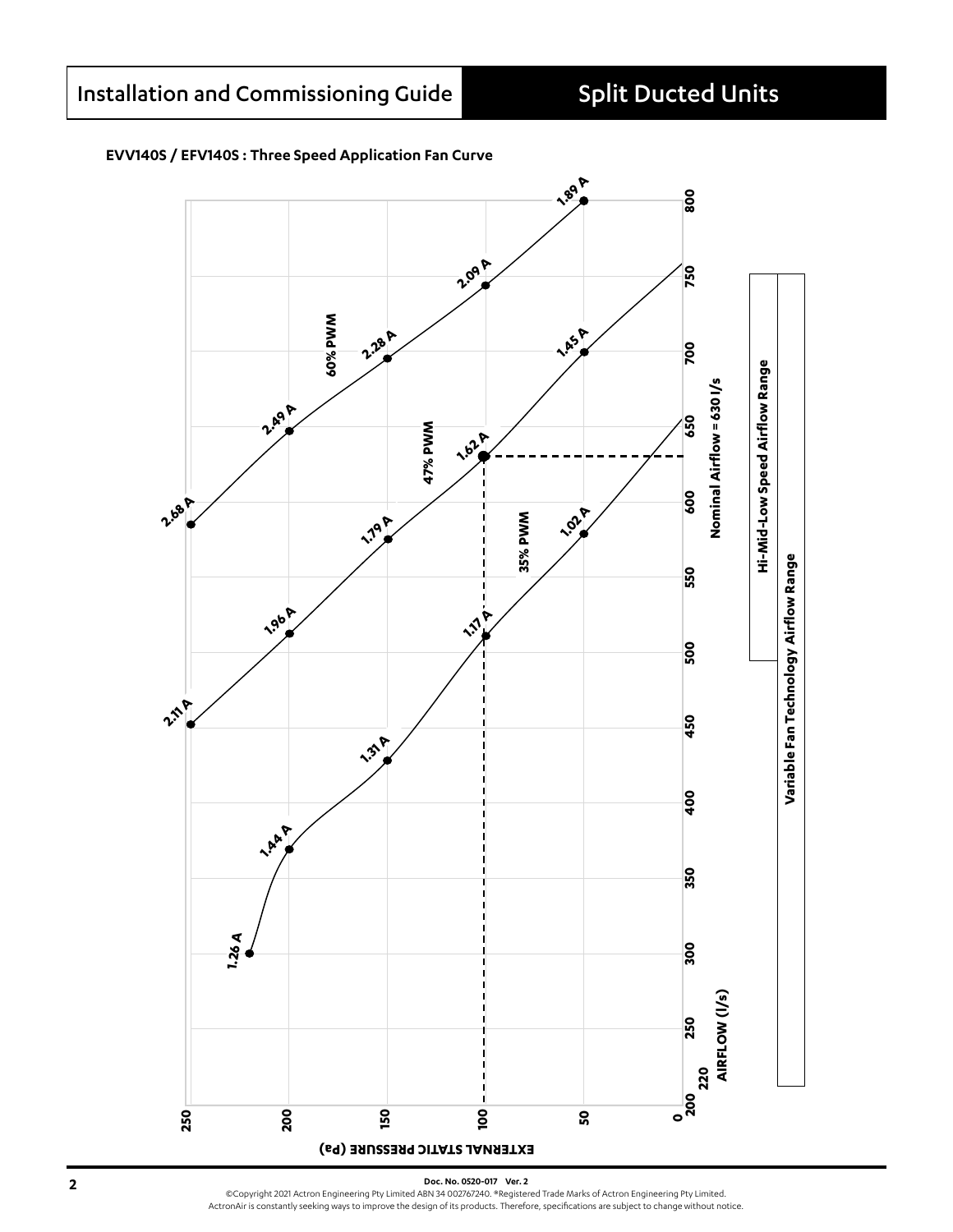#### **EVV140S / EFV140S : Third Party Application Fan Curve**

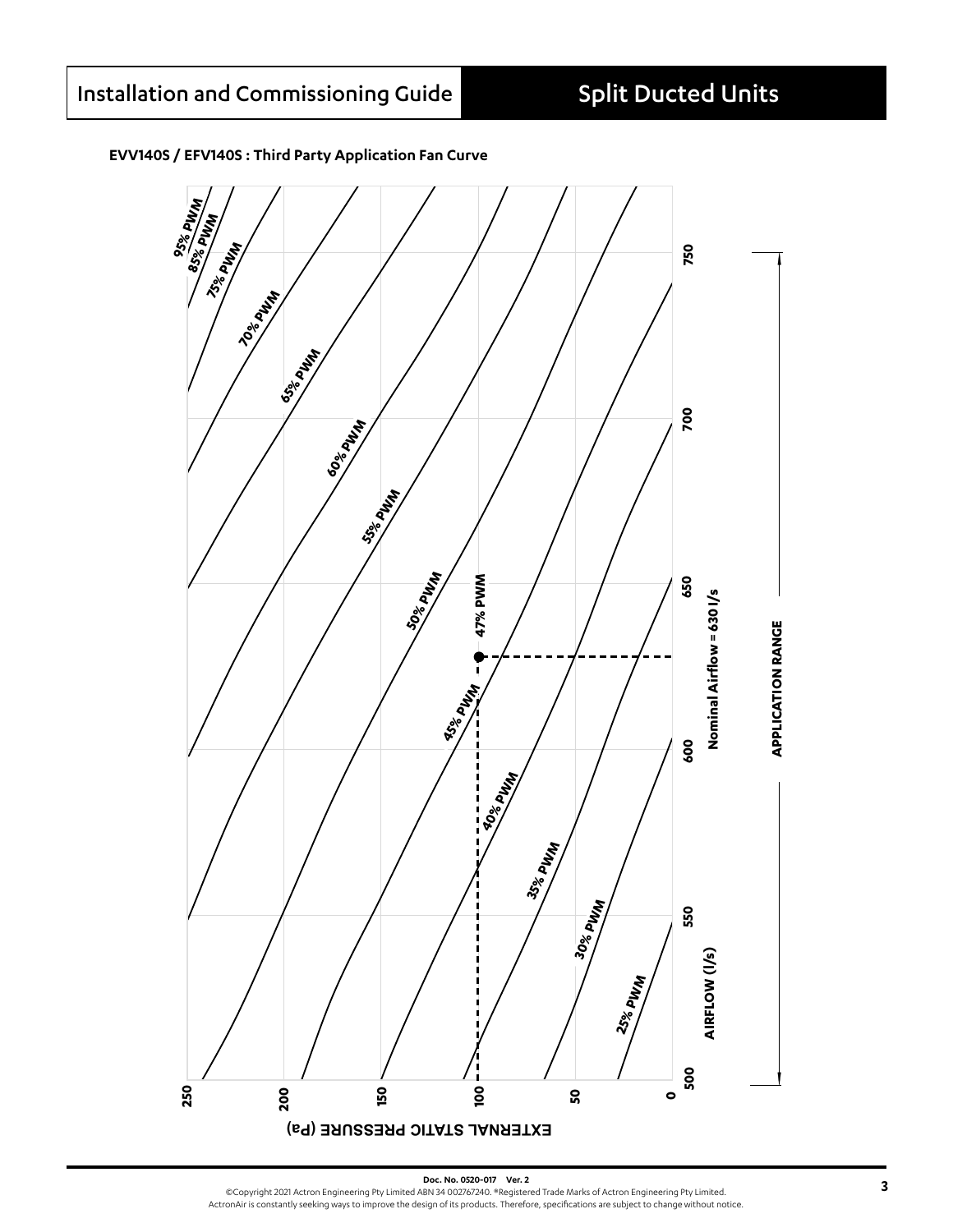### **EVV160S / EFV160S**

|                | <b>APPLICATION RANGE (COMPRESSOR ON) *</b> |                                      |       |     |       |     |       |     |                            |     |  |  |  |
|----------------|--------------------------------------------|--------------------------------------|-------|-----|-------|-----|-------|-----|----------------------------|-----|--|--|--|
|                |                                            | <b>EXTERNAL STATIC PRESSURE (Pa)</b> |       |     |       |     |       |     |                            |     |  |  |  |
| <b>AIRFLOW</b> | 50                                         |                                      | 100   |     | 150   |     | 200   |     | 250                        |     |  |  |  |
| (1/s)          | % PWM                                      | w                                    | % PWM | W   | % PWM | w   | % PWM | W   | % PWM                      | w   |  |  |  |
| 600            | 36                                         | 147                                  | 42    | 203 | 47    | 257 | 52    | 315 | 57                         | 378 |  |  |  |
| 650            | 41                                         | 173                                  | 46    | 225 | 52    | 291 | 58    | 362 | 63                         | 423 |  |  |  |
| 700            | 45                                         | 192                                  | 52    | 266 | 58    | 334 | 63    | 400 | 70                         | 471 |  |  |  |
| 750            | 51                                         | 228                                  | 58    | 304 | 63    | 372 | 69    | 446 |                            |     |  |  |  |
| 800            | 57                                         | 262                                  | 63    | 340 | 69    | 419 | 80    | 505 |                            |     |  |  |  |
| 850            | 63                                         | 305                                  | 69    | 386 | 78    | 482 |       |     | <b>MOTOR / BLOWER UNIT</b> |     |  |  |  |
| 900            | 69                                         | 348                                  | 77    | 442 | 91    | 538 |       |     |                            |     |  |  |  |

#### **NOTES**

\* Only applicable to Third Party controllers

W = Indoor Fan Power, Watts

|                | Default Fan Speed Value at 100 Pa |                |                              |
|----------------|-----------------------------------|----------------|------------------------------|
| <b>Speed</b>   | Default PWM (adjustable)          |                | <b>Indoor Fan PWM Limits</b> |
| High PWM (%)   |                                   | High PWM Limit | 99                           |
| Medium PWM (%) | 58                                | Low PWM Limit  | 36                           |
| Low PWM (%)    |                                   |                |                              |

| <b>Indoor Fan PWM Limits</b> |    |  |  |  |  |  |  |
|------------------------------|----|--|--|--|--|--|--|
| High PWM Limit               | QQ |  |  |  |  |  |  |
| Low PWM Limit                | 36 |  |  |  |  |  |  |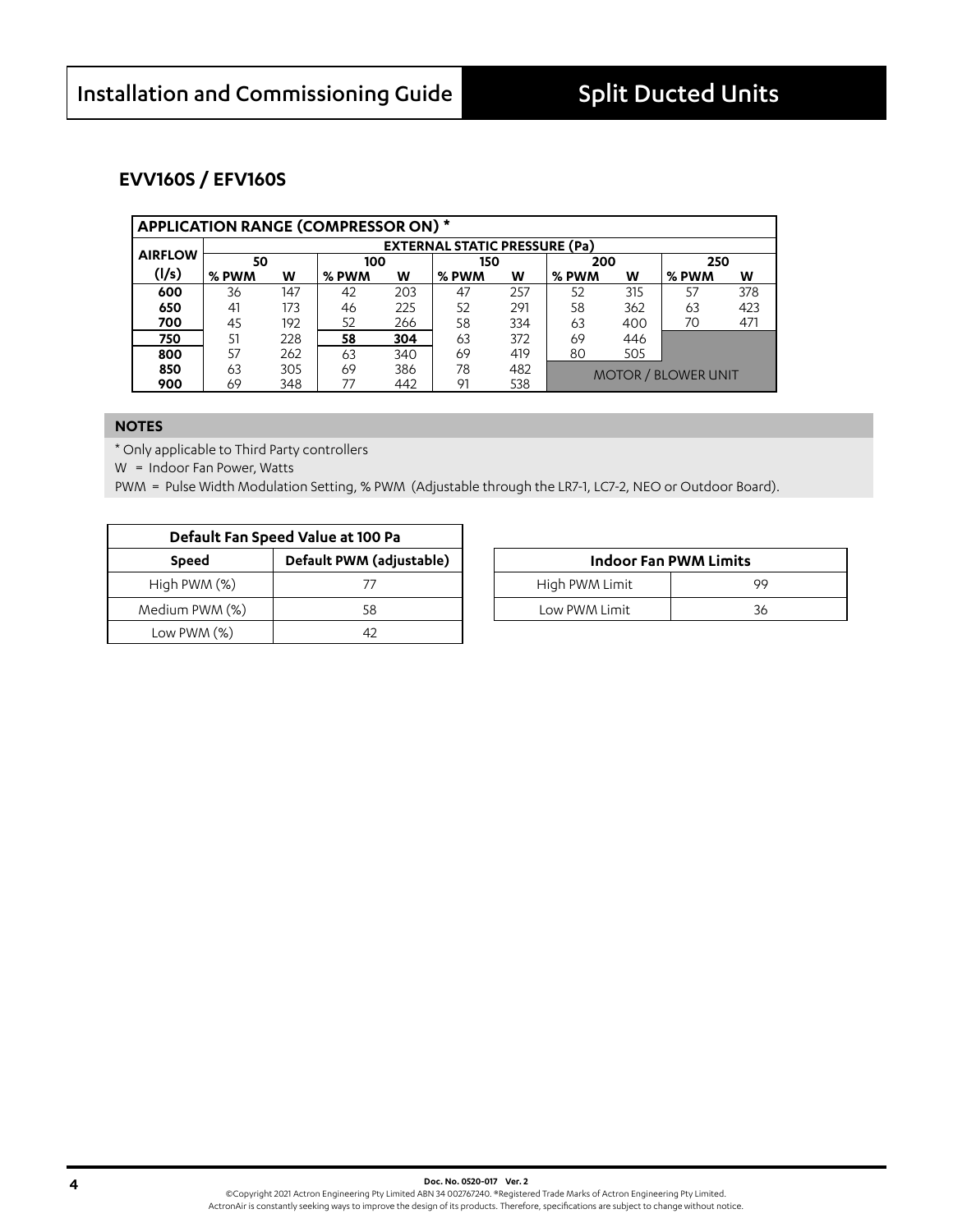#### **EVV160S / EFV160S : Three Speed Application Fan Curve**



Doc. No. 0520-017 Ver. 2<br>©Copyright 2021 Actron Engineering Pty Limited ABN 34 002767240. ®Registered Trade Marks of Actron Engineering Pty Limited.<br>ActronAir is constantly seeking ways to improve the design of its pro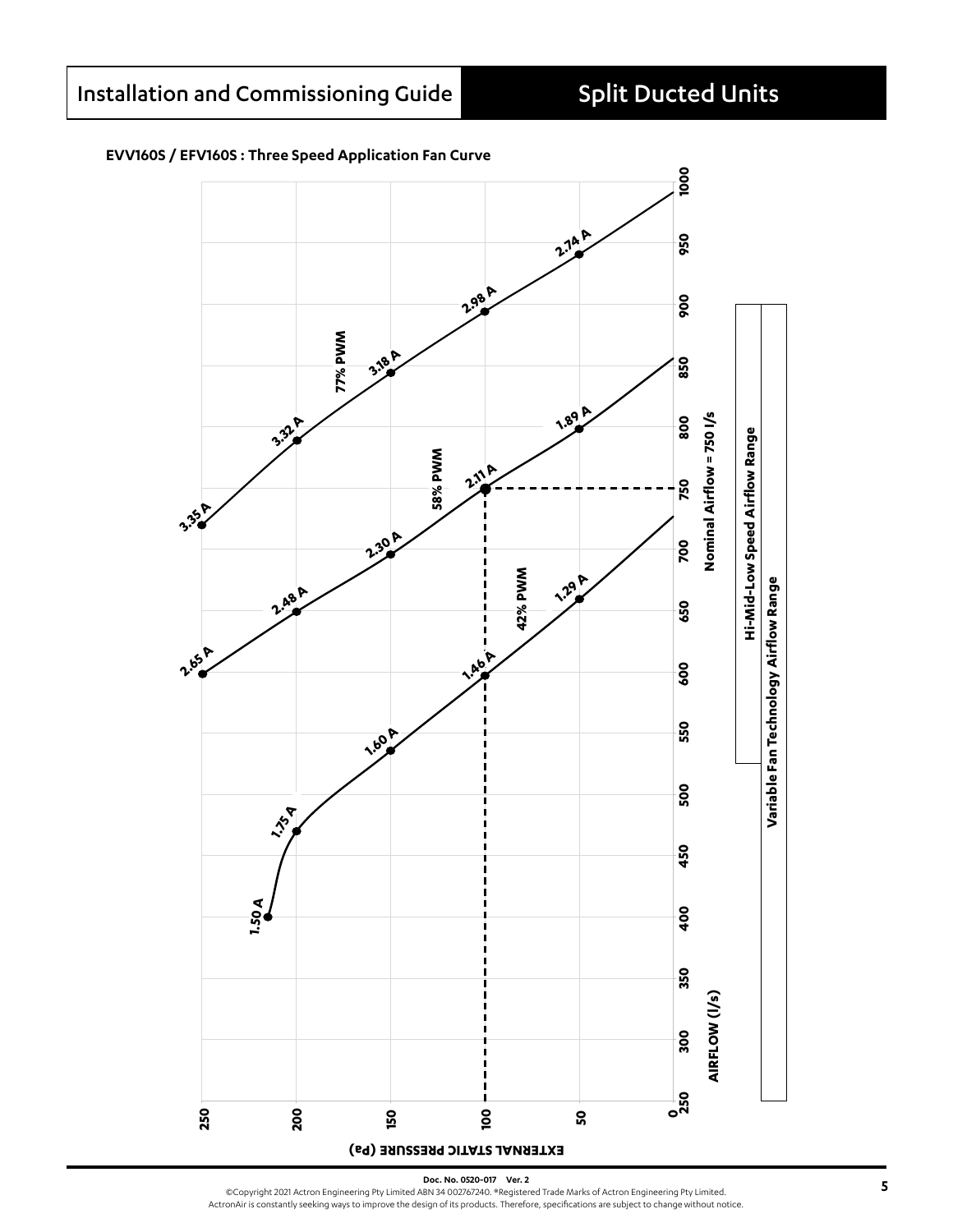#### **EVV160S / EFV160S : Third Party Application Fan Curve**



**6 boot. No. 0520-017 Ver. 2**<br>
©Copyright 2021 Actron Engineering Pty Limited ABN 34 002767240. ®Registered Trade Marks of Actron Engineering Pty Limited. ActronAir is constantly seeking ways to improve the design of its products. Therefore, specifications are subject to change without notice.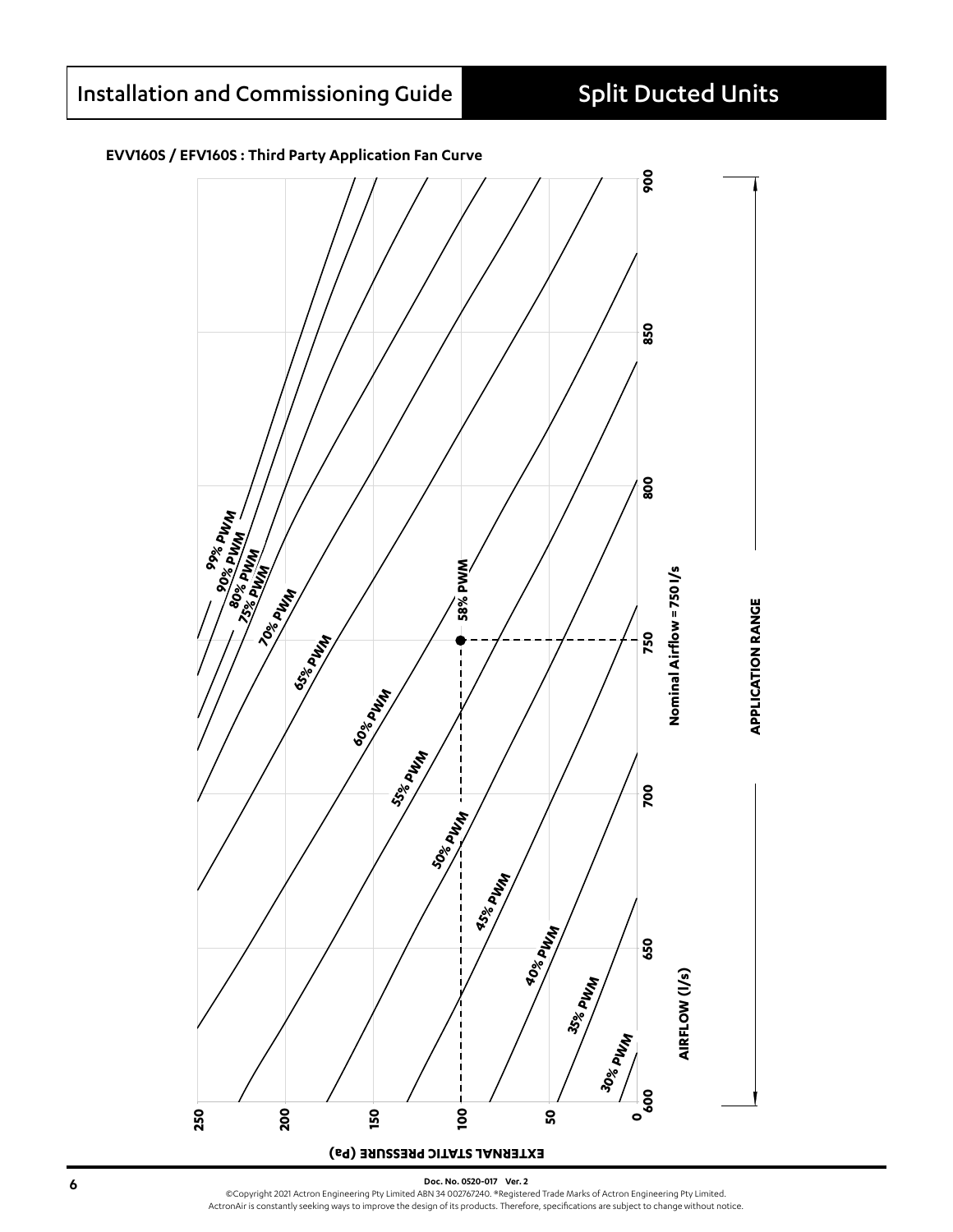### **EVV180S / EFV180S**

|                | APPLICATION RANGE (COMPRESSOR ON) * |                                      |       |     |       |     |       |     |                            |     |  |  |
|----------------|-------------------------------------|--------------------------------------|-------|-----|-------|-----|-------|-----|----------------------------|-----|--|--|
|                |                                     | <b>EXTERNAL STATIC PRESSURE (Pa)</b> |       |     |       |     |       |     |                            |     |  |  |
| <b>AIRFLOW</b> | 50                                  |                                      | 100   |     | 150   |     | 200   |     | 250                        |     |  |  |
| (1/s)          | % PWM                               | W                                    | % PWM | W   | % PWM | w   | % PWM | W   | % PWM                      | w   |  |  |
| 680            | 43                                  | 184                                  | 50    | 250 | 56    | 317 | 61    | 385 | 67                         | 452 |  |  |
| 700            | 45                                  | 192                                  | 52    | 266 | 58    | 334 | 63    | 400 | 70                         | 471 |  |  |
| 750            | 51                                  | 228                                  | 58    | 304 | 63    | 372 | 69    | 446 | 99                         | 535 |  |  |
| 800            | 57                                  | 262                                  | 63    | 340 | 69    | 419 | 80    | 505 |                            |     |  |  |
| 850            | 63                                  | 305                                  | 69    | 386 | 78    | 484 |       |     |                            |     |  |  |
| 900            | 69                                  | 348                                  | 77    | 440 | 91    | 540 |       |     |                            |     |  |  |
| 950            | 77                                  | 404                                  | 85    | 498 |       |     |       |     |                            |     |  |  |
| 1000           | 85                                  | 461                                  |       |     |       |     |       |     | <b>MOTOR / BLOWER UNIT</b> |     |  |  |
| 1020           | 89                                  | 486                                  |       |     |       |     |       |     |                            |     |  |  |

#### **NOTES**

\* Only applicable to Third Party controllers

W = Indoor Fan Power, Watts

|                | Default Fan Speed Value at 100 Pa |                |                              |
|----------------|-----------------------------------|----------------|------------------------------|
| <b>Speed</b>   | Default PWM (adjustable)          |                | <b>Indoor Fan PWM Limits</b> |
| High PWM (%)   | 99                                | High PWM Limit | 99                           |
| Medium PWM (%) | 69                                | Low PWM Limit  | 43                           |
| Low PWM $(%)$  |                                   |                |                              |

| <b>Indoor Fan PWM Limits</b> |    |  |  |  |  |  |  |
|------------------------------|----|--|--|--|--|--|--|
| High PWM Limit               | 99 |  |  |  |  |  |  |
| Low PWM Limit                | 43 |  |  |  |  |  |  |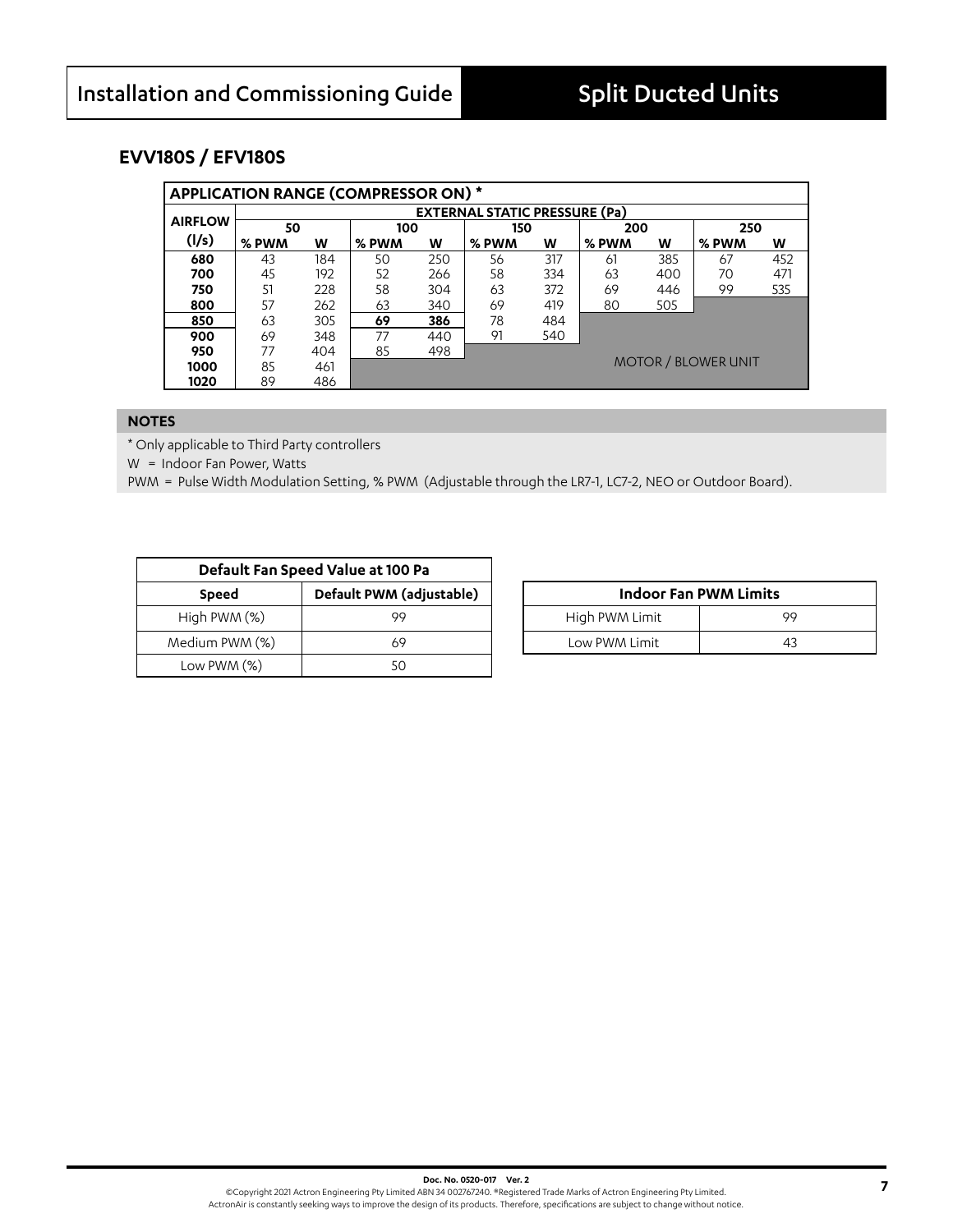#### **EVV180S / EFV180S : Three Speed Application Fan Curve**

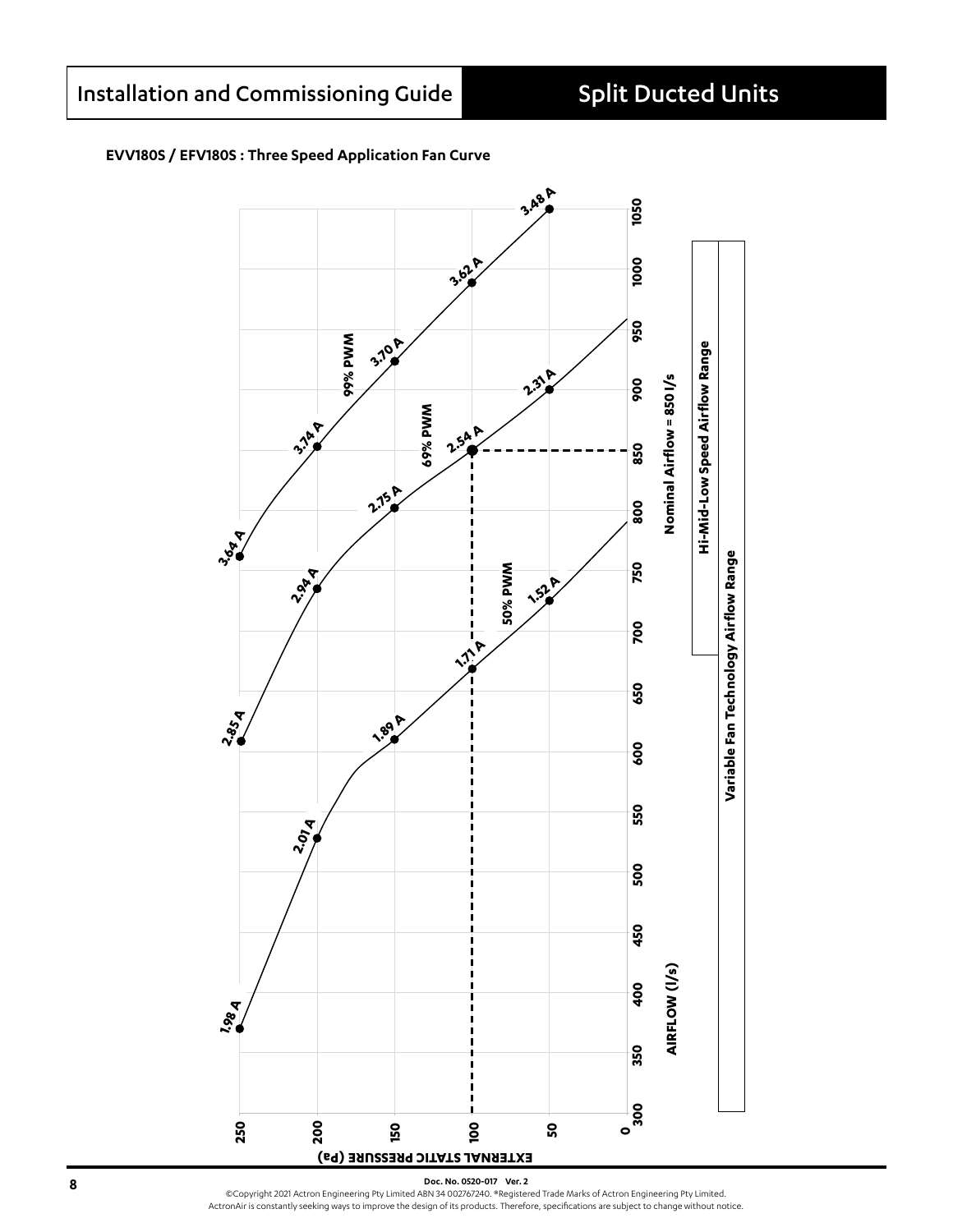#### EVV180S / EFV180S : Third Party Application Fan Curve

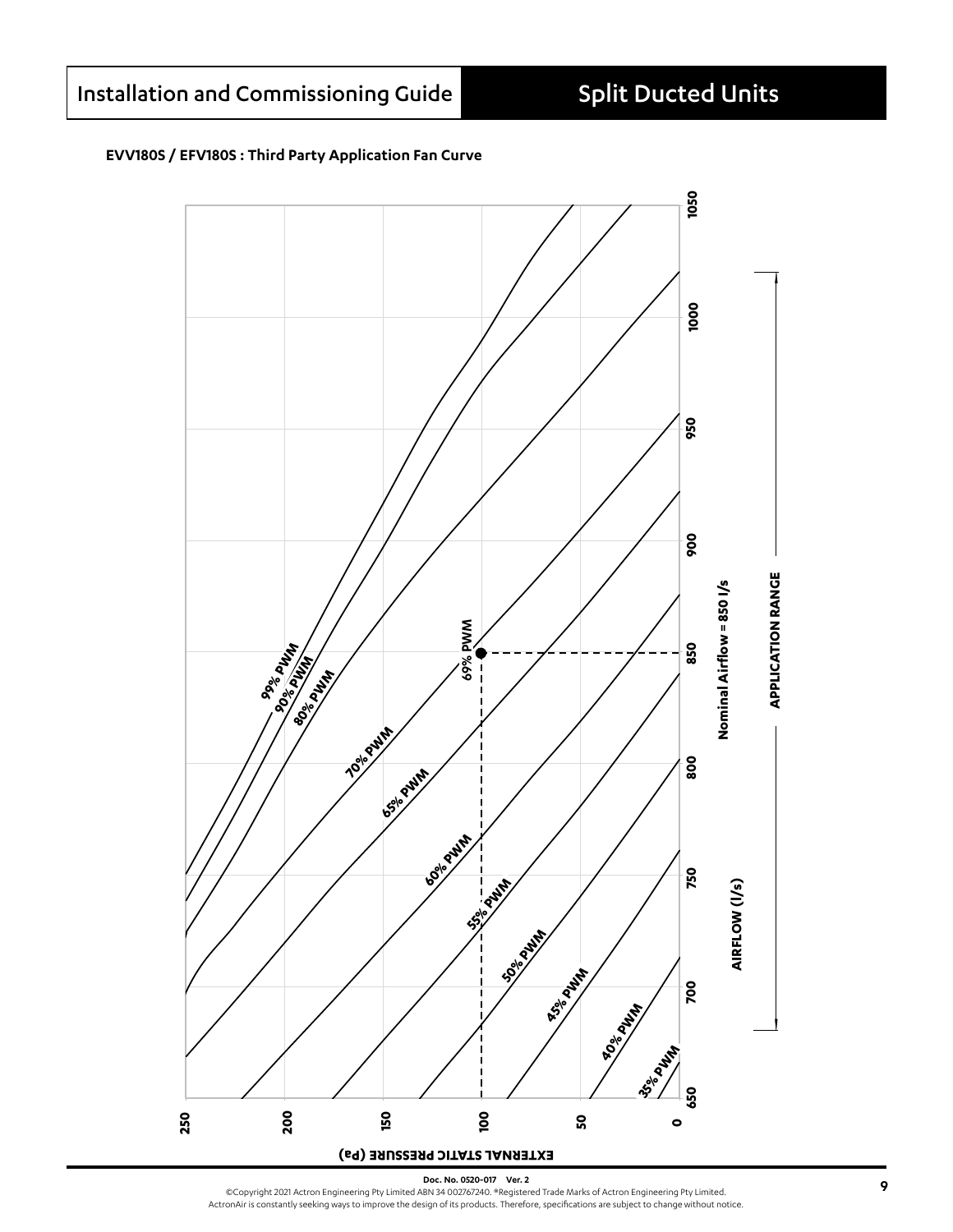### **EVV210S / EFV210S**

|                |       | <b>APPLICATION RANGE (COMPRESSOR ON) *</b> |       |     |       |     |       |     |       |     |                            |     |  |  |
|----------------|-------|--------------------------------------------|-------|-----|-------|-----|-------|-----|-------|-----|----------------------------|-----|--|--|
|                |       | <b>EXTERNAL STATIC PRESSURE (Pa)</b>       |       |     |       |     |       |     |       |     |                            |     |  |  |
| <b>AIRFLOW</b> | 50    |                                            | 100   |     | 150   |     | 200   |     | 250   |     | 300                        |     |  |  |
| (1/s)          | % PWM | W                                          | % PWM | W   | % PWM | W   | % PWM | w   | % PWM | W   | % PWM                      | w   |  |  |
| 810            | 38    | 192                                        | 43    | 266 | 49    | 333 | 54    | 408 | 59    | 484 | 70                         | 561 |  |  |
| 850            | 41    | 214                                        | 46    | 279 | 51    | 349 | 57    | 437 | 62    | 511 | 74                         | 592 |  |  |
| 900            | 45    | 244                                        | 50    | 313 | 56    | 397 | 61    | 473 | 66    | 548 | 80                         | 634 |  |  |
| 950            | 49    | 275                                        | 54    | 343 | 60    | 431 | 65    | 508 | 71    | 599 | 87                         | 688 |  |  |
| 1000           | 53    | 304                                        | 59    | 388 | 64    | 464 | 70    | 561 | 75    | 652 | 93                         | 739 |  |  |
| 1020           | 55    | 321                                        | 61    | 407 | 66    | 485 | 71    | 574 | 77    | 666 |                            |     |  |  |
| 1050           | 58    | 347                                        | 64    | 436 | 69    | 515 | 73    | 593 | 81    | 694 |                            |     |  |  |
| 1100           | 63    | 391                                        | 68    | 467 | 73    | 561 | 79    | 657 | 88    | 750 |                            |     |  |  |
| 1150           | 68    | 435                                        | 73    | 527 | 78    | 608 | 84    | 705 | 96    | 817 |                            |     |  |  |
| 1200           | 72    | 472                                        | 78    | 571 | 84    | 666 | 90    | 774 |       |     | <b>MOTOR / BLOWER UNIT</b> |     |  |  |
| 1230           | 75    | 501                                        | 82    | 608 | 88    | 710 | 93    | 810 |       |     |                            |     |  |  |

#### **NOTES**

\* Only applicable to Third Party controllers

W = Indoor Fan Power, Watts

|                | Default Fan Speed Value at 100 Pa |                |                              |
|----------------|-----------------------------------|----------------|------------------------------|
| <b>Speed</b>   | Default PWM (adjustable)          |                | <b>Indoor Fan PWM Limits</b> |
| High $PWM (%)$ |                                   | High PWM Limit | 99                           |
| Medium PWM (%) |                                   | Low PWM Limit  | 38                           |
| Low PWM $(\%)$ |                                   |                |                              |

| <b>Indoor Fan PWM Limits</b> |    |  |  |  |  |  |  |
|------------------------------|----|--|--|--|--|--|--|
| High PWM Limit<br>99         |    |  |  |  |  |  |  |
| Low PWM Limit                | 38 |  |  |  |  |  |  |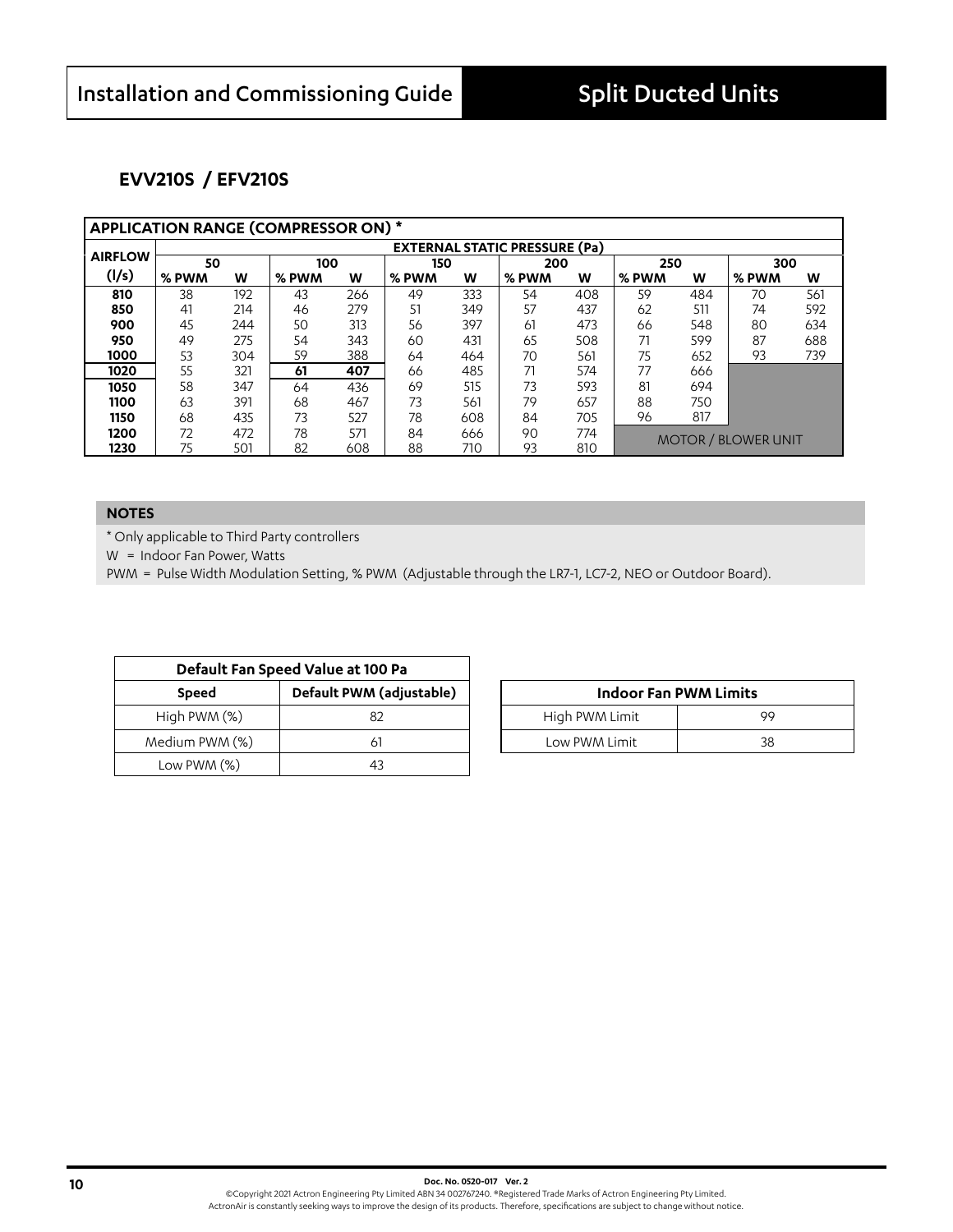### **EVV210S / EFV210S : Three Speed Application Fan Curve**



Doc. No. 0520-017 Ver. 2<br>©Copyright 2021 Actron Engineering Pty Limited ABN 34 002767240. ®Registered Trade Marks of Actron Engineering Pty Limited.<br>ActronAir is constantly seeking ways to improve the design of its pro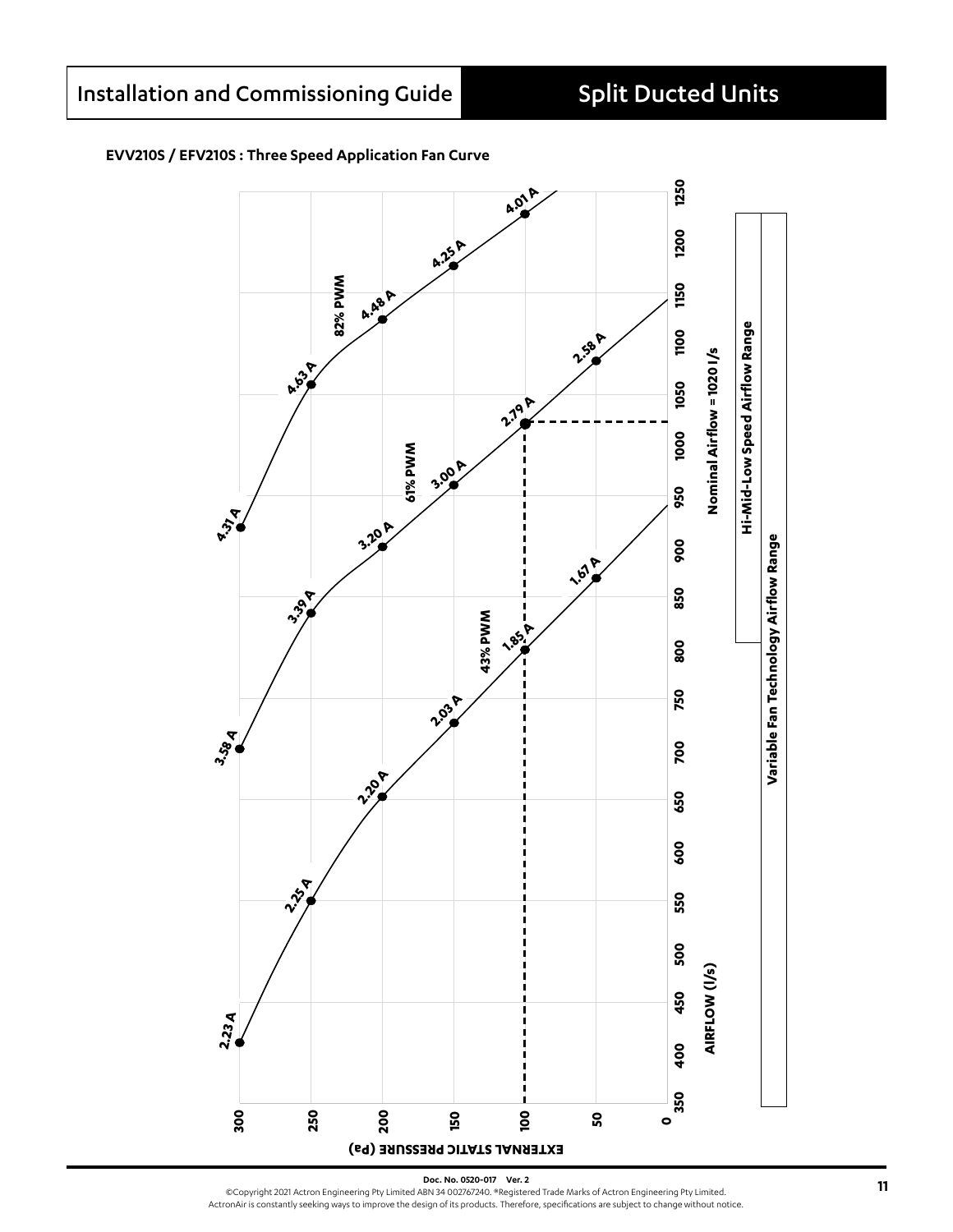

#### **EVV210S / EFV210S : Third Party Application Fan Curve**

**12 Doc. No. 0520-017 Ver. 2**<br>
©Copyright 2021 Actron Engineering Pty Limited ABN 34 002767240. ®Registered Trade Marks of Actron Engineering Pty Limited. ActronAir is constantly seeking ways to improve the design of its products. Therefore, specifications are subject to change without notice.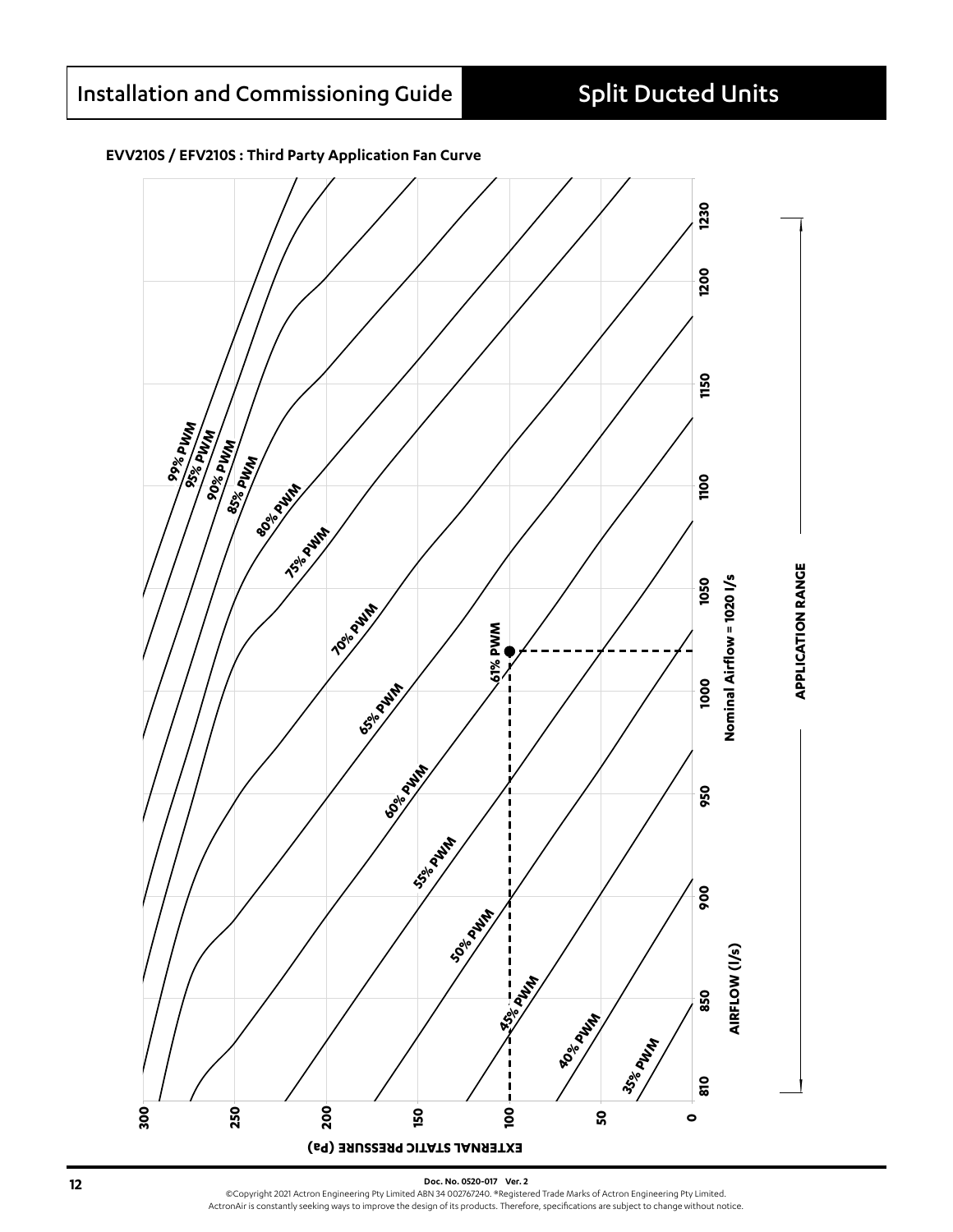### **EVV240S / EFV240S**

| <b>APPLICATION RANGE (COMPRESSOR ON) *</b> |                                      |     |       |     |       |       |        |       |              |       |                            |     |       |     |
|--------------------------------------------|--------------------------------------|-----|-------|-----|-------|-------|--------|-------|--------------|-------|----------------------------|-----|-------|-----|
|                                            | <b>EXTERNAL STATIC PRESSURE (Pa)</b> |     |       |     |       |       |        |       |              |       |                            |     |       |     |
| <b>AIRFLOW</b>                             | 50                                   |     | 100   |     | 150   |       | 200    |       | 250          |       | 300                        |     | 350   |     |
| (1/s)                                      | ∣% PWM                               | w   | % PWM | W   | % PWM | W     | l% PWM | W     | <b>% PWM</b> | W     | l% PWM                     | W   | % PWM | W   |
| 900                                        | 40                                   | 292 | 44    | 359 | 48    | 440   | 52     | 515   | 59           | 596   | 78                         | 684 | 98    | 739 |
| 950                                        | 43                                   | 321 | 47    | 394 | 52    | 491   | 56     | 567   | 66           | 650   | 84                         | 741 |       |     |
| 1000                                       | 47                                   | 365 | 51    | 441 | 55    | 522   | 59     | 606   | 73           | 707   | 93                         | 794 |       |     |
| 1050                                       | 51                                   | 410 | 55    | 490 | 59    | 575   | 64     | 669   | 79           | 765   | 99                         | 828 |       |     |
| 1100                                       | 55                                   | 456 | 59    | 541 | 63    | 629   | 69     | 726   | 87           | 826   |                            |     |       |     |
| 1130                                       | 57                                   | 485 | 62    | 579 | 66    | 673.2 | 73     | 767.6 | 92           | 861.4 |                            |     |       |     |
| 1150                                       | 59                                   | 504 | 63    | 592 | 68    | 703   | 76     | 795   | 96           | 885   |                            |     |       |     |
| 1200                                       | 63                                   | 554 | 68    | 663 | 73    | 771   | 84     | 868   |              |       |                            |     |       |     |
| 1250                                       | 68                                   | 622 | 73    | 736 | 78    | 834   | 93     | 924   |              |       |                            |     |       |     |
| 1300                                       | 73                                   | 692 | 78    | 810 | 84    | 912   |        |       |              |       | <b>MOTOR / BLOWER UNIT</b> |     |       |     |
| 1350                                       | 78                                   | 762 | 83    | 882 | 92    | 970   |        |       |              |       |                            |     |       |     |
| 1360                                       | 79                                   | 777 | 84    | 894 | 94    | 989   |        |       |              |       |                            |     |       |     |

#### **NOTES**

\* Only applicable to Third Party controllers

W = Indoor Fan Power, Watts

|                | Default Fan Speed Value at 100 Pa |                              |
|----------------|-----------------------------------|------------------------------|
| <b>Speed</b>   | Default PWM (adjustable)          | <b>Indoor Fan PWM Limits</b> |
| High PWM (%)   | 84                                | High PWM Limit<br>99         |
| Medium PWM (%) | 62                                | 39<br>Low PWM Limit          |
| Low PWM (%)    | 44                                |                              |

| <b>Indoor Fan PWM Limits</b> |    |  |  |  |  |
|------------------------------|----|--|--|--|--|
| High PWM Limit               | QQ |  |  |  |  |
| Low PWM Limit                | 30 |  |  |  |  |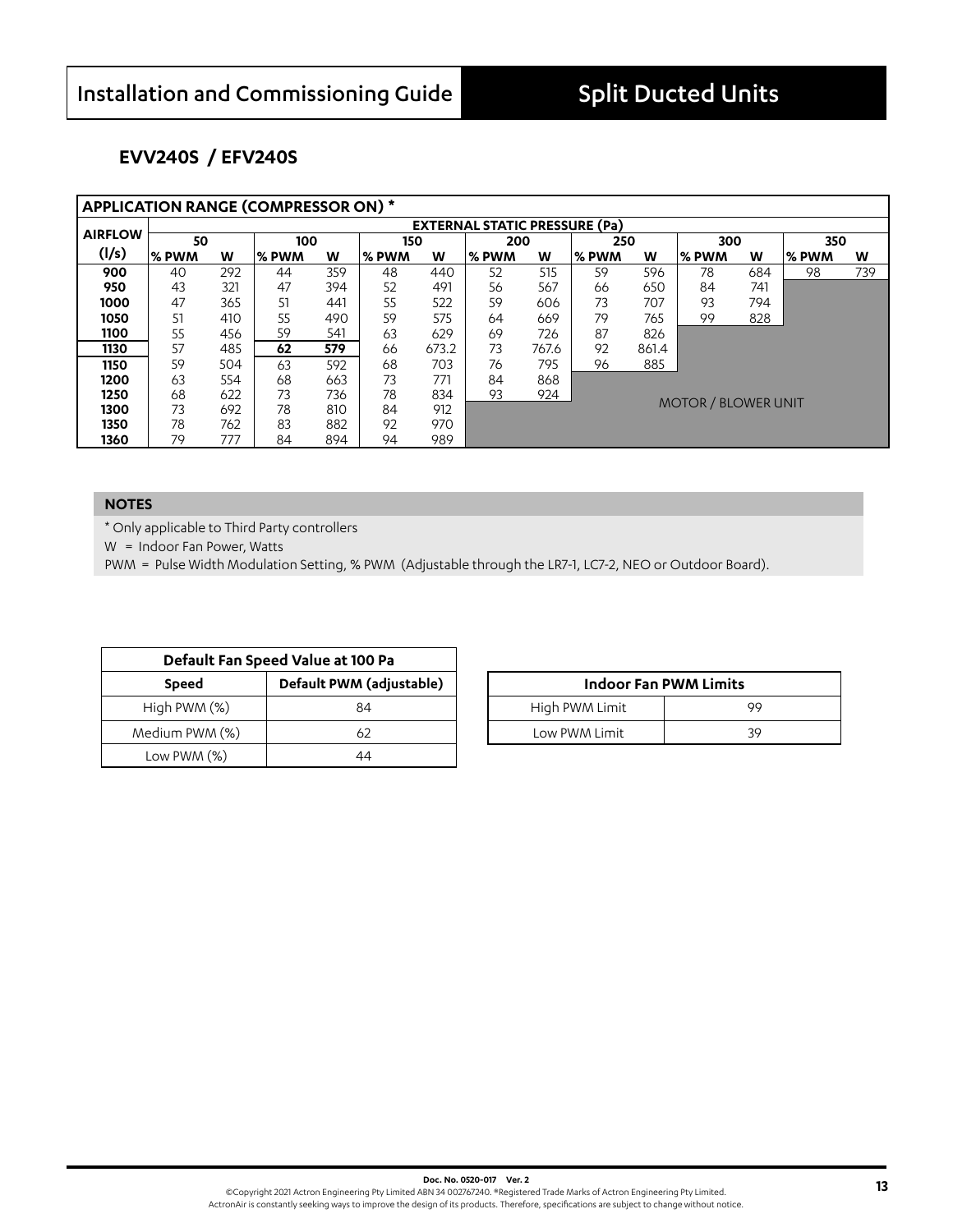#### **EVV240S / EFV240S : Three Speed Application Fan Curve**



**14 14 Doc. No. 0520-017 Ver. 2**<br>
©Copyright 2021 Actron Engineering Pty Limited ABN 34 002767240. ®Registered Trade Marks of Actron Engineering Pty Limited. ActronAir is constantly seeking ways to improve the design of its products. Therefore, specifications are subject to change without notice.